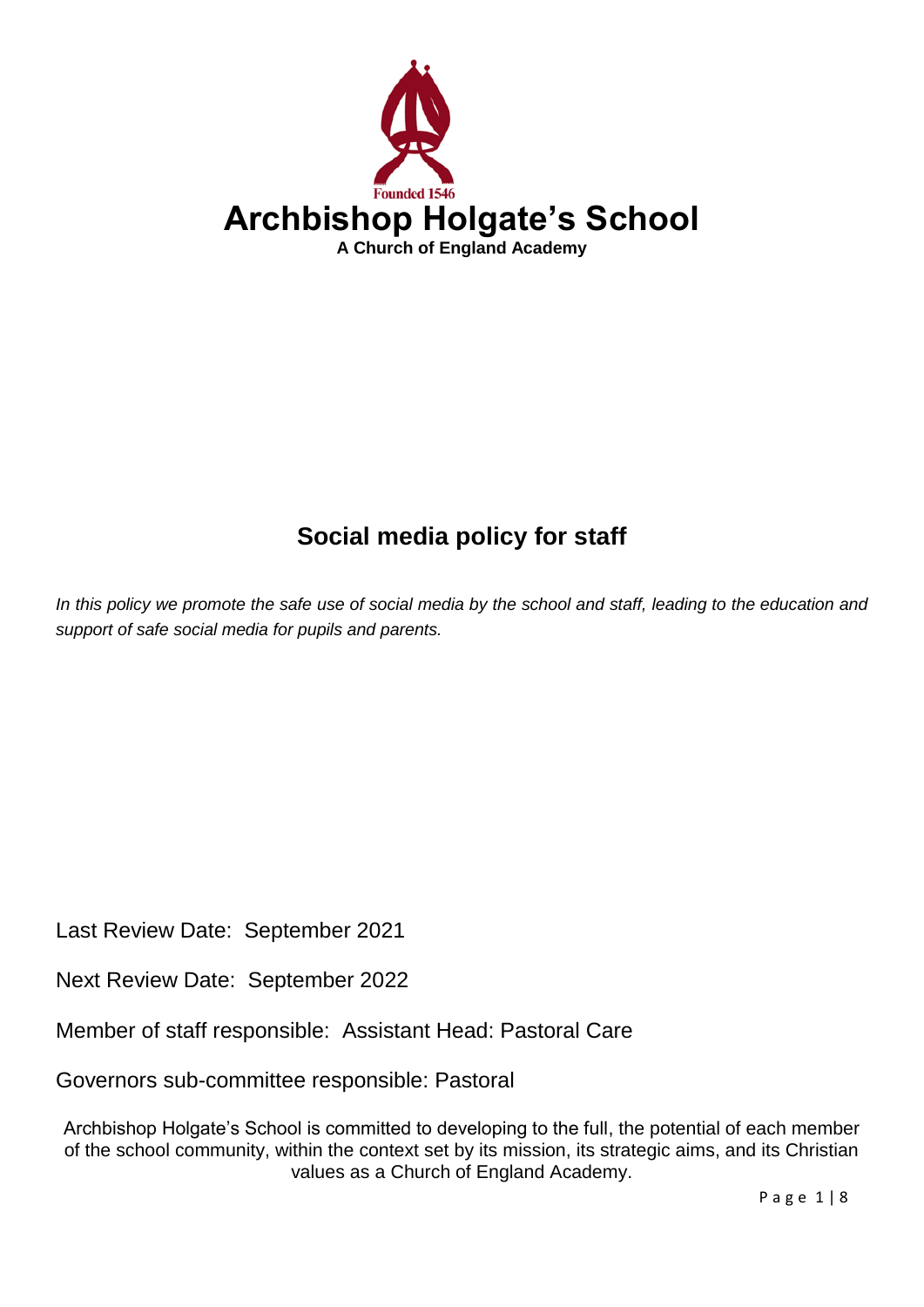| Contents                                                                                                                                                                                                                                                                                                                                         |  |
|--------------------------------------------------------------------------------------------------------------------------------------------------------------------------------------------------------------------------------------------------------------------------------------------------------------------------------------------------|--|
|                                                                                                                                                                                                                                                                                                                                                  |  |
|                                                                                                                                                                                                                                                                                                                                                  |  |
|                                                                                                                                                                                                                                                                                                                                                  |  |
|                                                                                                                                                                                                                                                                                                                                                  |  |
|                                                                                                                                                                                                                                                                                                                                                  |  |
| $\text{Monitoring}.\textcolor{red}{\textbf{10.15}} \text{11.15} \text{12.16} \text{13.17} \text{14.17} \text{15.18} \text{16.19} \text{17.19} \text{18.19} \text{19.19} \text{19.19} \text{19.19} \text{19.19} \text{19.19} \text{19.19} \text{19.19} \text{19.19} \text{19.19} \text{19.19} \text{19.19} \text{19.19} \text{19.19} \text{19.19$ |  |
|                                                                                                                                                                                                                                                                                                                                                  |  |
|                                                                                                                                                                                                                                                                                                                                                  |  |
|                                                                                                                                                                                                                                                                                                                                                  |  |
|                                                                                                                                                                                                                                                                                                                                                  |  |
|                                                                                                                                                                                                                                                                                                                                                  |  |
|                                                                                                                                                                                                                                                                                                                                                  |  |
|                                                                                                                                                                                                                                                                                                                                                  |  |
|                                                                                                                                                                                                                                                                                                                                                  |  |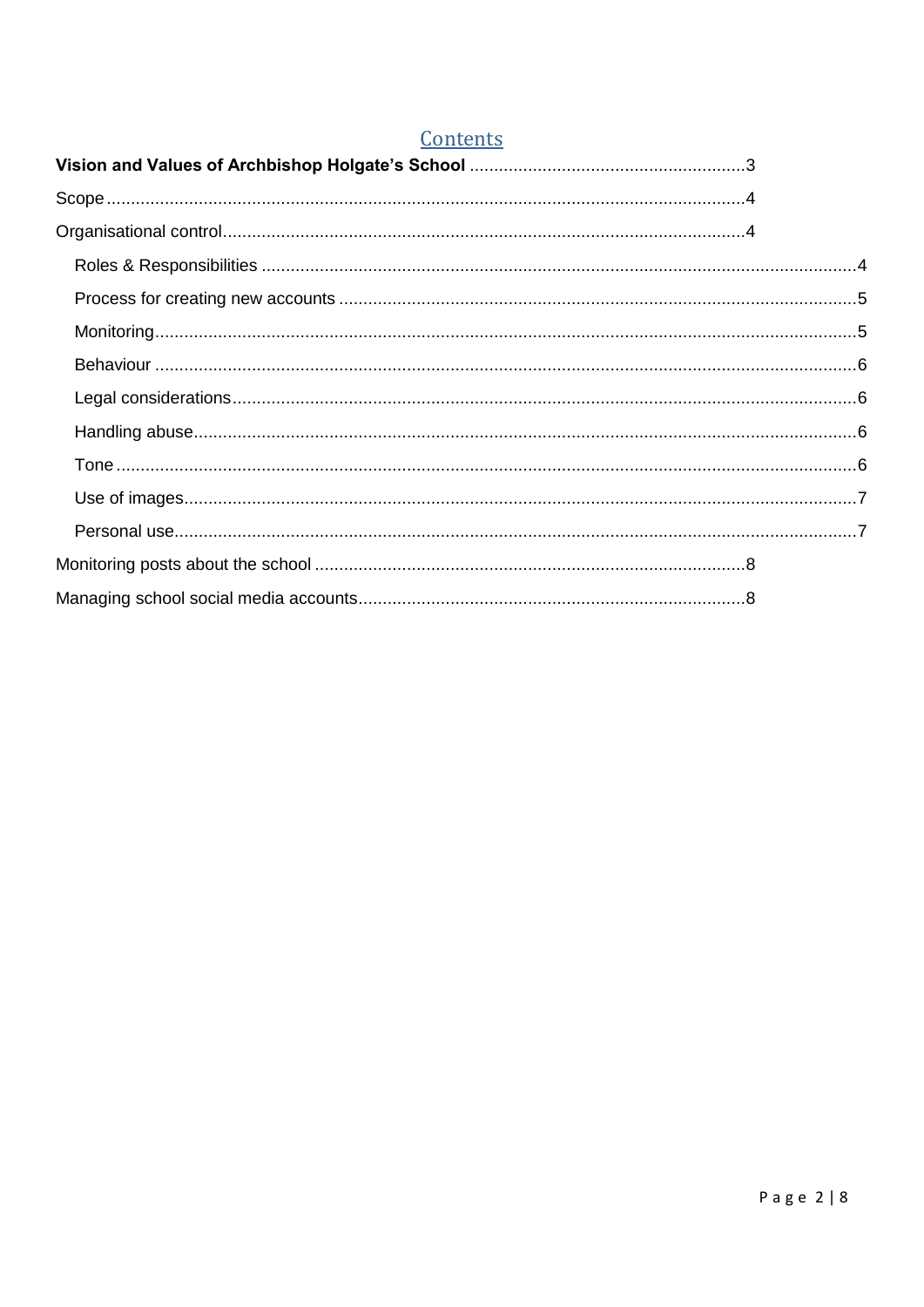# **Vision and Values of Archbishop Holgate's School**

<span id="page-2-0"></span>As a Church of England school we strive to ensure that all of our young people are cared for, given every opportunity to develop through academic study, to grow personally and spiritually and to live into being those Values we hold dear in our community and in wider society. Our role as a Church school is to help nurture both academic excellence and to help shape young people who can make a significant contribution to the community they serve. Key to this is a clear recognition that all students have individual gifts and talents and with support every young person can flourish.

Archbishop Holgate's School is distinctive and effective as a Church of England school because our Christian vision and values are very explicit and drive all areas of school life. Our Vision is one which combines Values, Care and Achievement.

## **"A threefold cord is not easily broken." Ecclesiastes 4:12**

Through this vision we seek to be a Church of England School which is deeply Christian. As such, the three themes of our vision, Values, Care and Achievement are deliberately expressed in that order, our distinct Christian Values help ensure that every child is cared for as an individual and this in turn will help them to succeed academically.

Our school values of *Justice*, *Compassion*, *Forgiveness* and *Trust* have been embedded across our school community and permeate all areas of school life.



This policy is to complement our vision and values and to enable the school to allow all members of Archbishop Holgate's community to live them into being every day.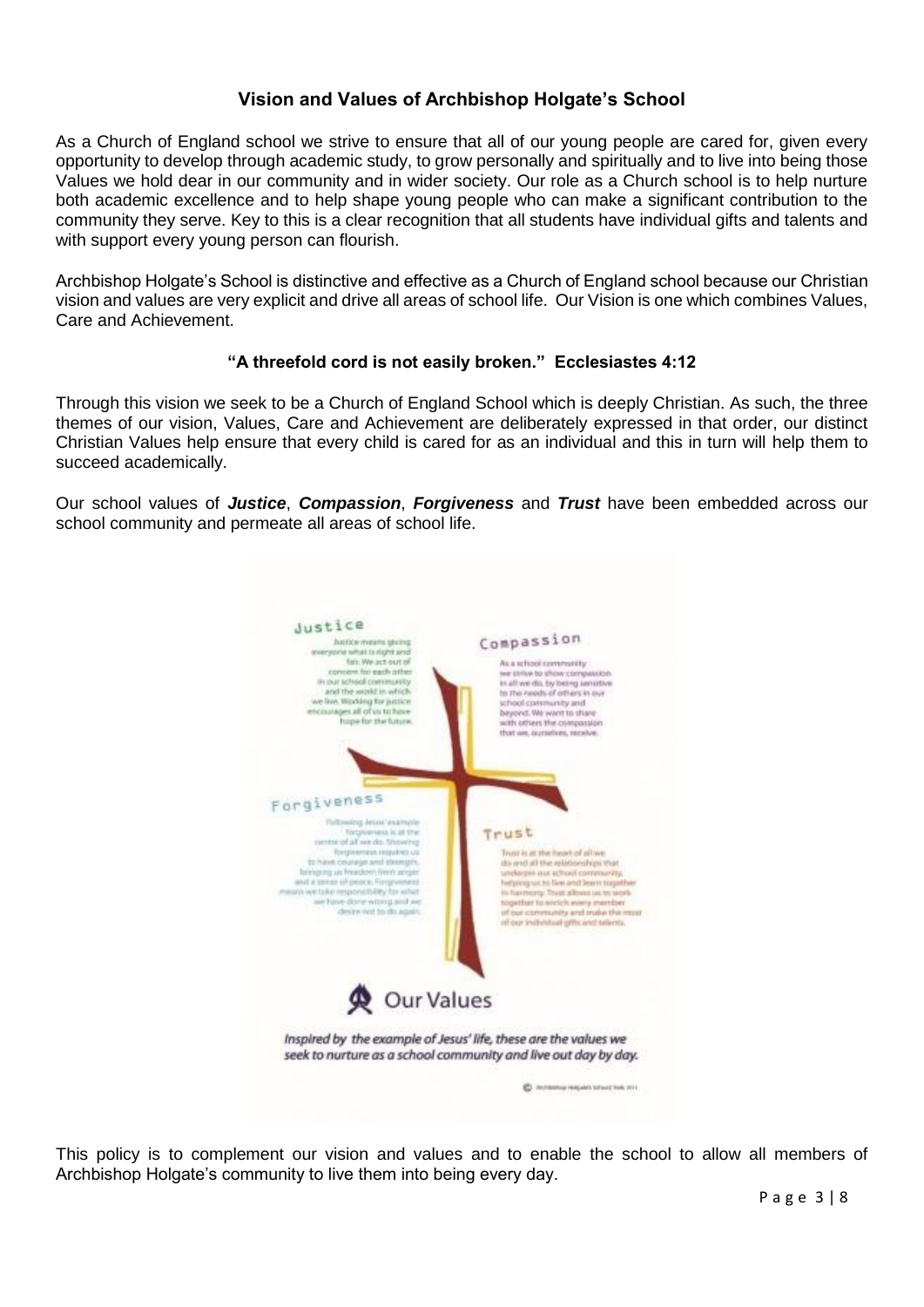Social media (e.g. Facebook, Twitter, Whats App, Instragram, LinkedIn) is a broad term for any kind of online platform which enables people to directly interact with each other. However, some games, for example Minecraft or World of Warcraft and video sharing platforms such as You Tube have social media elements to them.

Archbishop Holgate's School recognises the numerous benefits and opportunities which a social media presence offers. Staff, parents/carers and pupils/students are actively encouraged to find creative ways to use social media. However, there are some risks associated with social media use, especially around the issues of safeguarding, bullying and personal reputation. This policy aims to encourage the safe use of social media by *the school*, its staff, parents, carers and children.

## **Scope**

## <span id="page-3-0"></span>**This policy:**

- Applies to all staff and to all online communications which directly or indirectly, represent the school.
- Applies to such online communications posted at any time and from anywhere.
- Encourages the safe and responsible use of social media through training and education
- *Defines the monitoring of public social media activity pertaining to the school*

Archbishop Holgate's School respects privacy and understands that staff and pupils/students may use social media forums in their private lives. However, personal communications likely to have a negative impact on professional standards and/or the school's reputation are within the scope of this policy.

#### **Professional communications are those made through official channels, posted on a school account or using the school name. All professional communications are within the scope of this policy.**

Personal communications are those made via a personal social media accounts. In all cases, where a personal account is used which associates itself with the school or impacts on the school, it must be made clear that the member of staff is not communicating on behalf of the school with an appropriate disclaimer. Such personal communications are within the scope of this policy.

Personal communications which do not refer to or impact upon the school are outside the scope of this policy.

Digital communications with pupils/students are also considered. *Staff may use social media to communicate with learners via a school social media account for teaching and learning purposes but must consider whether this is appropriate and consider the potential implications.*

## **Organisational control**

#### <span id="page-3-2"></span><span id="page-3-1"></span>*Roles & Responsibilities*

- **SLT**
	- o Facilitating training and guidance on Social Media use.
	- o Developing and implementing the Social Media policy
	- o Taking a lead role in investigating any reported incidents.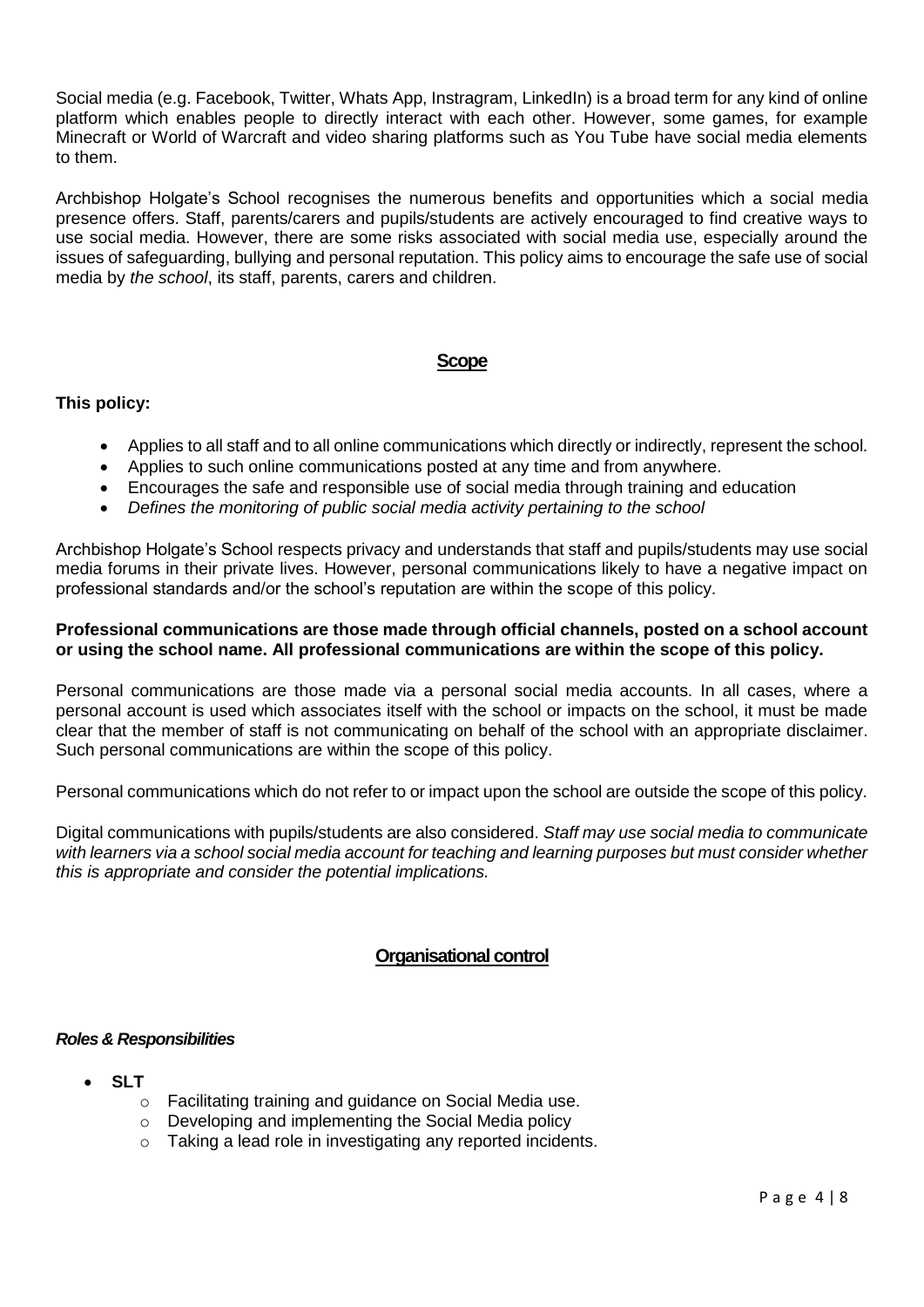- $\circ$  Making an initial assessment when an incident is reported and involving appropriate staff and external agencies as required.
- o Receive completed applications for Social Media accounts
- o Approve account creation

#### • **Administrator / Moderator**

- o Create the account following SLT approval
- o Store account details, including passwords securely
- o Be involved in monitoring and contributing to the account
- o Control the process for managing an account after the lead staff member has left the organisation (closing or transferring)

#### • **Staff**

- $\circ$  Know the contents of and ensure that any use of social media is carried out in line with this and other relevant policies
- o Educating and ensuring students full engage with student social media policy
- o Attending appropriate training
- o Regularly monitoring, updating and managing content he/she has posted via school accounts
- o Adding an appropriate disclaimer to personal accounts when naming the school

#### <span id="page-4-0"></span>*Process for creating new accounts*

The school community actively uses social media accounts to aid the work of the school, e.g. department and whole school Instagram or Twitter accounts. Anyone wishing to create a new account must present a case to the School Leadership Team which covers the following points:-

- The aim of the account
- The intended audience
- How the account will be promoted
- Who will run the account (at least two staff members should be named)
- Will the account be open or private/closed

Following consideration by the SLT, an application will be approved or rejected. In all cases, the SLT must be satisfied that anyone running a social media account on behalf of the school has read and understood this policy and received appropriate training. This also applies to anyone who is not directly employed by the school, including volunteers or parents.

N.B: Twitter accounts are currently organised by Chris Gladstone. All account settings and passwords are kept securely with at least two people having access to all passwords.

#### <span id="page-4-1"></span>*Monitoring*

**School accounts must be monitored regularly and frequently** (preferably 7 days a week, including during holidays). Any comments, queries or complaints made through those accounts must be responded to within 48 hours (or on the next working day if received at a weekend) even if the response is only to acknowledge receipt. Regular monitoring and intervention is essential in case a situation arises where bullying or any other inappropriate behaviour arises on a school social media account. All passwords will be held centrally and securely, under GDPR guidelines, to ensure continuity after staff changes.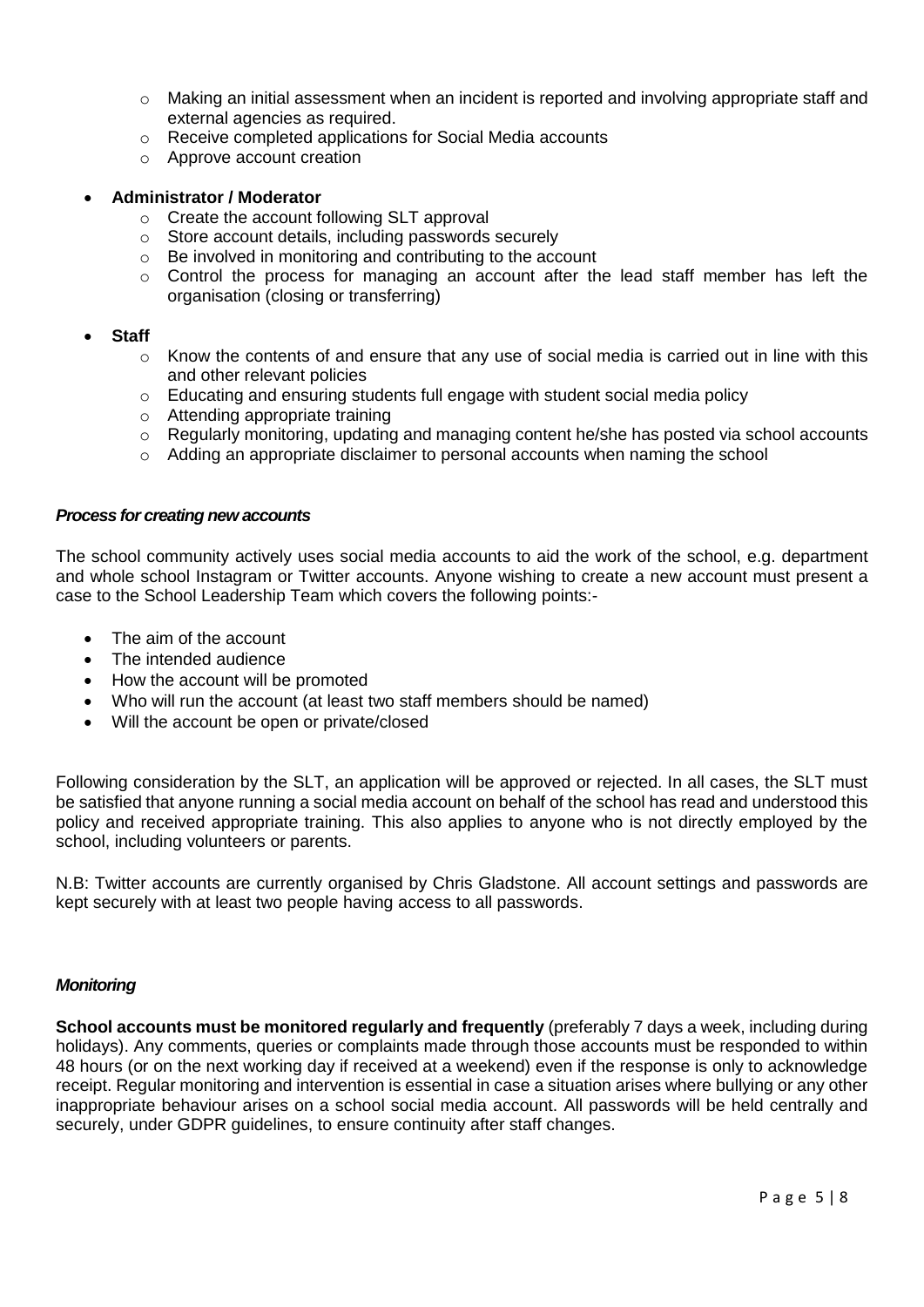## <span id="page-5-0"></span>*Behaviour*

- The school requires that all users using social media adhere to the standard of behaviour as set out in this policy and other relevant policies.
- Digital communications by staff must be professional and respectful at all times and in accordance with this policy. Staff will not use social media to infringe on the rights and privacy of others or make ill-considered comments or judgments about staff. School social media accounts must not be used for personal gain. Staff must ensure that confidentiality is maintained on social media even after they leave the employment of the school.
- Users must declare who they are in social media posts or accounts. Anonymous posts are discouraged in relation to school activity.
- If a journalist makes contact about posts made using social media, staff must follow the school media policy before responding.
- Unacceptable conduct, (e.g. defamatory, discriminatory, offensive, harassing content or a breach of data protection, confidentiality, copyright) will be considered extremely seriously by the school and will be reported as soon as possible to a relevant senior member of staff, and escalated where appropriate.
- The use of social media by staff while at work may be monitored, in line with school policies.
- The school will take appropriate action in the event of breaches of the social media policy. Where conduct is found to be unacceptable, the school will deal with the matter internally. Where conduct is considered illegal, the school will report the matter to the police and other relevant external agencies, and may act according to the disciplinary policy.

### <span id="page-5-1"></span>*Legal considerations*

- Users of social media should consider the copyright of the content they are sharing and, where necessary, should seek permission from the copyright holder before sharing.
- Users must ensure that their use of social media does not infringe upon relevant data protection laws, or breach confidentiality.

#### <span id="page-5-2"></span>*Handling abuse*

- All abusive comments directed at the school's social media should be reported to SLT immediately.
- When acting on behalf of the school, handle offensive comments swiftly and with sensitivity.
- If a conversation turns and becomes offensive or unacceptable, school users should block, report or delete other users or their comments/posts and should inform the audience exactly why the action was taken.
- If you feel that you or someone else is subject to abuse by colleagues through use of a social networking site, then this action must be reported using the agreed disciplinary protocols.

#### <span id="page-5-3"></span>*Tone*

The tone of content published on social media should be appropriate to the audience, whilst retaining appropriate levels of professional standards. Archbishop Holgate's aims to compose messages which are:

- Engaging
- **Conversational**
- Informative
- **Professional**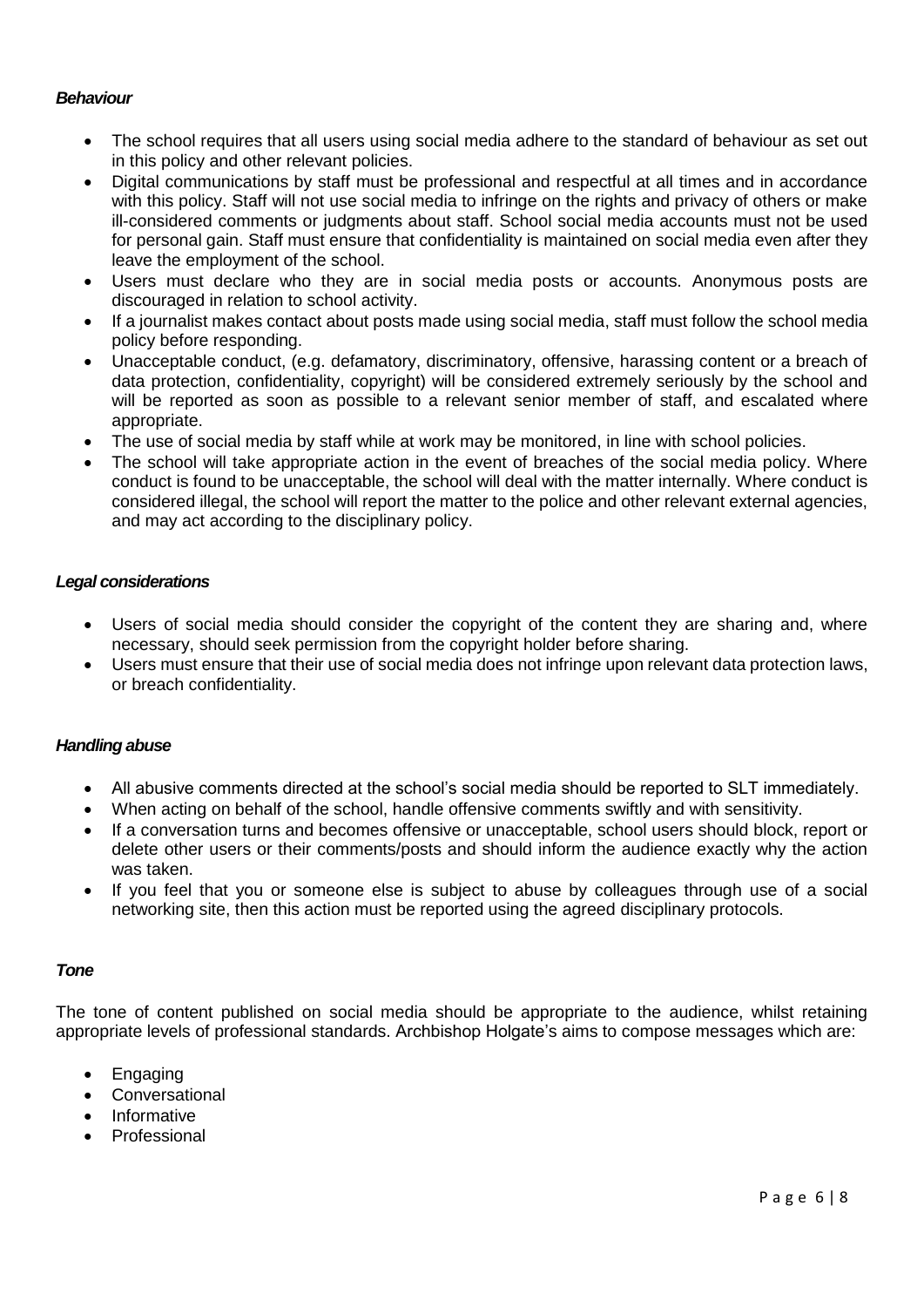## <span id="page-6-0"></span>*Use of images*

School use of images can be assumed to be acceptable, providing the following guidelines are strictly adhered to.

- Permission to use any photos or video recordings should be sought in line with the school's digital and video images policy. If anyone, for any reason, asks not to be filmed or photographed then their wishes should be respected.
- Under no circumstances should staff share or upload student pictures online other than via school owned social media accounts
- Staff should exercise their professional judgement about whether an image is appropriate to share on school social media accounts. Students should be appropriately dressed, not be subject to ridicule and must not be on any school list of children whose images must not be published.
- Staff should not keep any images or videos of students on personal devices.
- If a member of staff inadvertently takes a compromising picture which could be misconstrued or misused, they must delete it immediately.

## <span id="page-6-1"></span>*Personal use*

- **Staff**
	- $\circ$  Personal communications are those made via a personal social media accounts. In all cases, where a personal account is used which associates itself with the school or impacts on the school, it must be made clear that the member of staff is not communicating on behalf of the school with an appropriate disclaimer. Such personal communications are within the scope of this policy.
	- o Personal communications which do not refer to or impact upon the school are outside the scope of this policy.
	- o Where excessive personal use of social media in school is suspected, and considered to be interfering with relevant duties, disciplinary action may be taken
	- o *The school permits reasonable and appropriate access to private social media sites.*

## • **Pupil/Students**

- $\circ$  Staff are strongly encouraged not to follow or engage with any students who have left the school on any personal social media network account. Staff must remember this can lead to accusations of abuse of power and disciplinary action.
- o o Staff are not allowed to follow or engage with any students currently at the school on any personal social media network account.
- o The school's education programme should enable the pupils/students to be safe and responsible users of social media. Pupils will be educated about the appropriate use of social media throughout key stage 3, 4 and 5.
- o Pupils/students are encouraged to comment or post appropriately about the school. Any offensive or inappropriate comments will be resolved by the use of the school's behaviour policy

## • **Parents/Carers**

- o **When parents/carers have access to a school learning platform where posting or commenting is enabled, parents/carers will be informed about acceptable use.**
- $\circ$  The school has an active parent/carer education programme which supports the safe and positive use of social media. This includes information on the website.
- o Parents/Carers are encouraged to comment or post appropriately about the school. In the event of any offensive or inappropriate comments being made, the school will ask the parent/carer to remove the post and invite them to discuss the issues in person. If necessary, refer parents to the school's complaints procedures.